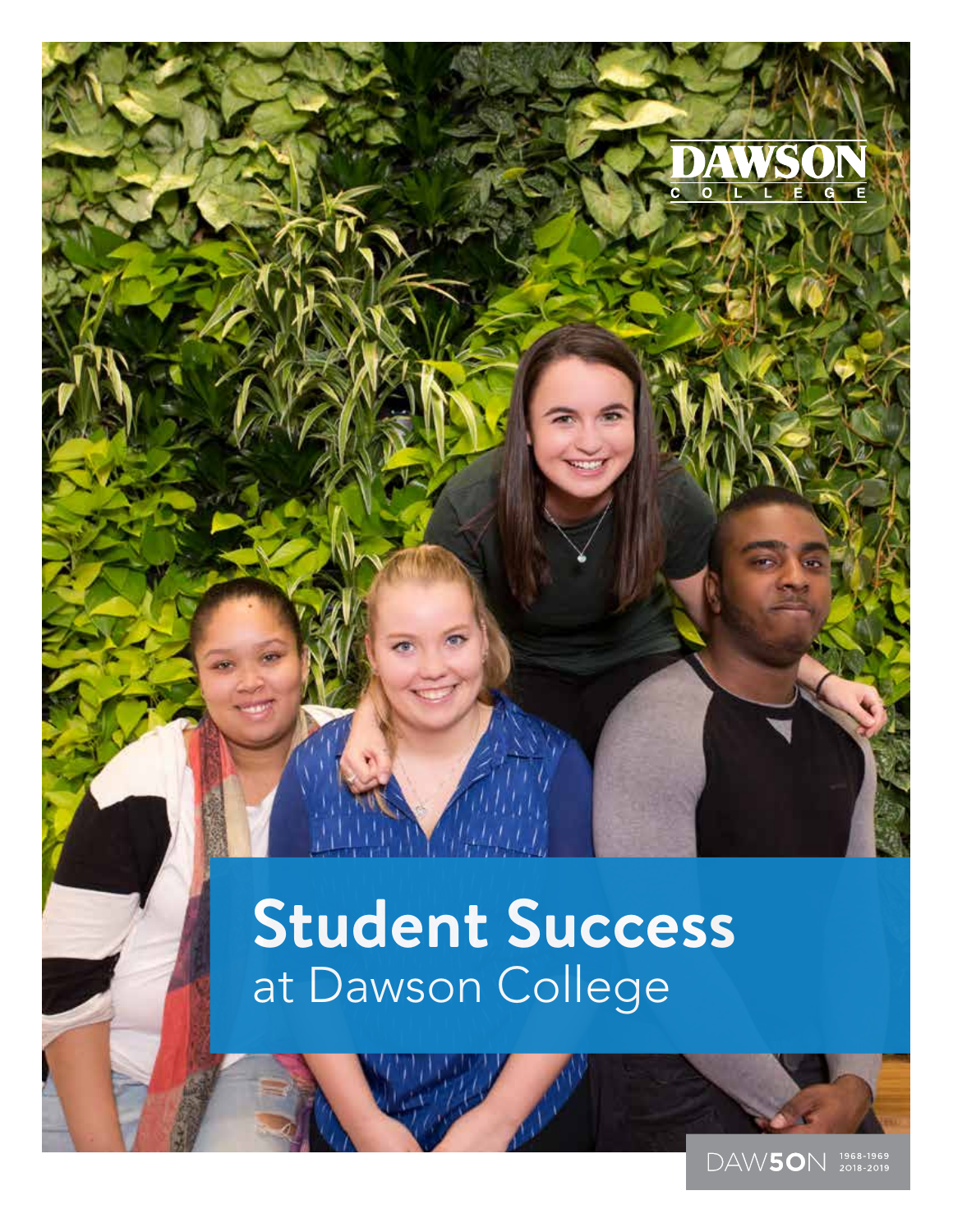## **Academic success and you**

### **Being a successful student means passing your courses and staying in your program of study until you have graduated.**

But it means more than getting good grades and a diploma. It means taking responsibility for your own learning, developing your personal skills, pursuing new challenges, and working to improve areas where you are not as strong.

Your time at Dawson will last only a few short years. Each program at Dawson is designed to provide you with tools to develop the skills, knowledge and attitudes that you will need for the rest of your life, in your studies, in your work, and as a citizen.

Dawson is committed to delivering high-quality programs and services so that you can take away the best all-around benefit from your education.

We work continuously to improve programs and we consult universities and employers to make sure that what you are learning is up-to-date and meets their expectations.

To create a stimulating learning environment that will keep you interested, we help your teachers develop their skills to their highest potential. We help them to explore and implement pedagogies that will engage you and enrich your learning experience.

While your studies will occupy most of your time at Dawson, we know that you are also interested in extracurricular activities like sports and recreation, clubs and student government. You are encouraged to participate in these activities and apply everything you have learned to all your different interests.

### **The Graduate Profile**

The Graduate Profile outlines the skills, knowledge and attitudes that we will help you to develop during your time at Dawson College.

Below are the building blocks that will support your future development and success in every aspect of your life.

### Learning to learn

Acquiring the skills and knowledge you need to take charge of your own learning.

### Mastery of program competencies

Demonstrating the skills, knowledge and attitudes expressed in the competencies of your program.

### Communication

Using effective knowledge and skills in reading, writing, speaking, listening, presentation of self and delivery of information, in English and French.

### Critical thinking, problem-solving skills and creativity

Being able to collect, organize and evaluate information from a variety of sources and analyze and synthesize relevant information to draw informed conclusions and make decisions.

Developing and implementing strategies to answer open-ended questions or achieve desired outcomes.

Demonstrating creative thinking by applying knowledge and skills to new settings and problems or producing works in original ways.

#### Teamwork and leadership skills

Knowing how to work with others in setting goals and priorities, and implementing the means to achieve them.

Learning to manage interpersonal relationships, resolve conflicts and assume responsibility for your own actions.

### Quantitative literacy

Working with, understanding and presenting numerical data, and being able to reason and solve quantitative problems arising from a variety of everyday situations.

### Health and well-being

Understanding lifestyle choices that will contribute to sustained health and well-being.

### Ethical understanding and behaviour

Practising academic integrity and demonstrating ethical behaviour appropriate to citizenship in a democratic society.

### Social responsibility and community engagement

Developing an informed concern for the larger good, appreciating social and cultural diversity, respecting the values of others, and acting responsibly towards the environment.

Making a difference in the quality of life of your community through both political and non-political processes.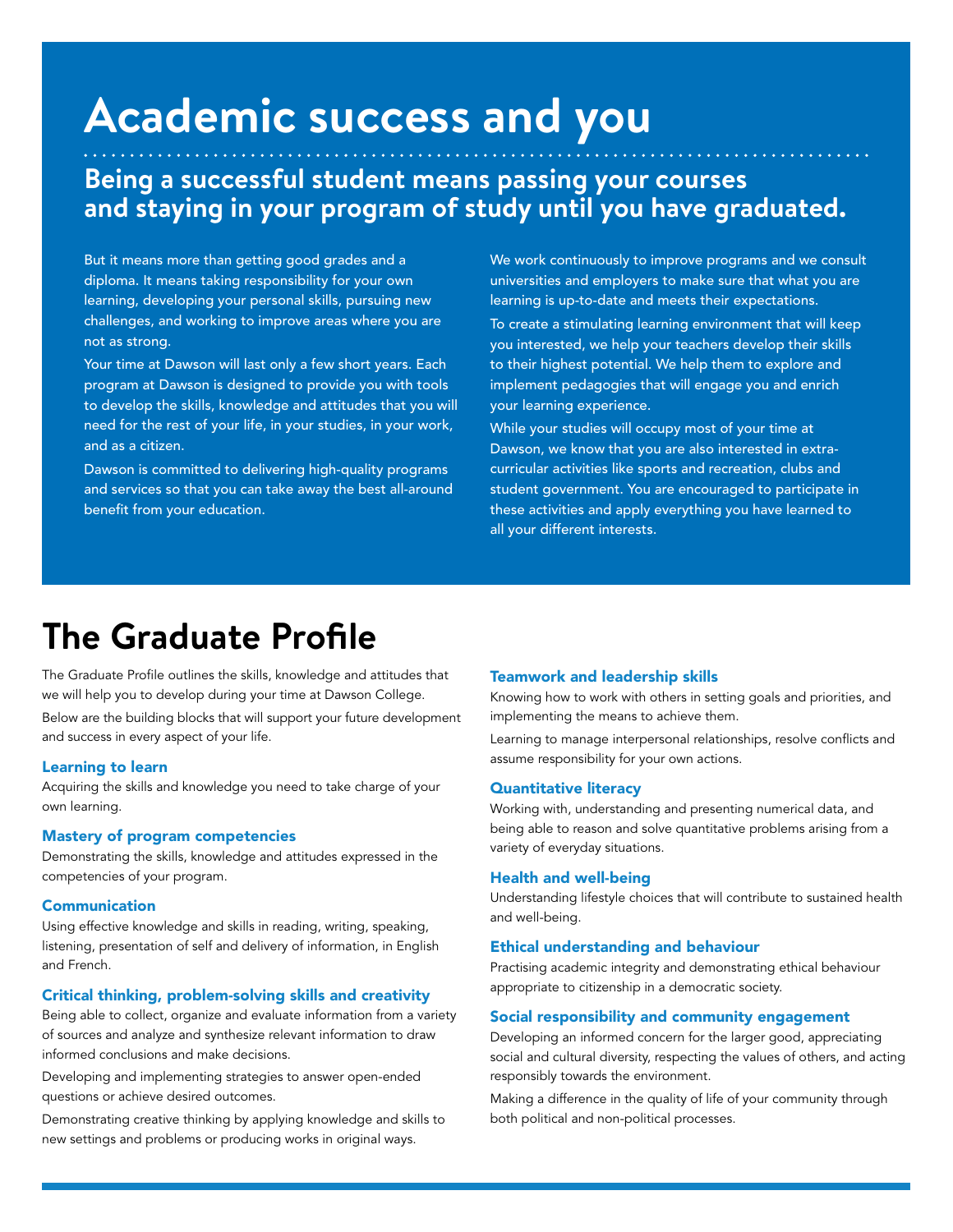### **Resources to help you**

Academic advisors can guide you at every stage of your studies at Dawson. They can help you choose your educational path and provide you with information on a variety of related subjects: program transfers, college policies and procedures, graduation requirements, university applications and a lot more.

#### dawsoncollege.qc.ca/academic-advising

Student Services offers a broad range of services designed to ease your transition to College; assist you if you encounter academic, personal, and financial difficulties; and enrich your experience at the College through a variety of extra-curricular activities.

*For more information about the services available to students, see the following:*

The **First-Year Students' Office** provides an information and service hub for new students regarding their orientation and registration, the services available to support them in their studies, and the opportunities for engagement in the College community.

### dawsoncollege.qc.ca/new-students

The **Academic Skills Centre** offers assistance in many areas, whether students are looking for help with essay-writing or study skills, seeking a peer tutor for help with a difficult course, working to improve their fluency in English, or preparing for the English Exit Examination.

### dawsoncollege.qc.ca/academic-skills-centre

The Library provides a welcoming and comfortable place to do research and coursework, to study and meet classmates. In addition to its print and digital collections, the Library provides individual and group study space and access to facilities such as computers, printers and DVD/VHS viewing terminals.

### https://library.dawsoncollege.qc.ca

Counselling and Career Development is a confidential service that can help students with career and educational planning, adjusting to college life, managing stress, resolving personal problems or dealing with other challenges in their life.

### dawsoncollege.qc.ca/counselling

The **AccessAbility Centre** addresses the needs of students with documented disabilities including learning difficulties, sensory and motor impairments, chronic medical conditions, and mental health issues.

dawsoncollege.qc.ca/student-accessibility

The **Mentor Program** matches first-year students with an experienced employee of the College. Through regular or occasional meetings, students can ask questions, express concerns, and receive guidance as they transition to college life.

dawsoncollege.qc.ca/counselling/mentor-program

The First Peoples' Centre provides comprehensive services, including academic, para-academic and cultural support, for Indigenous (First Nations, Metis, and Inuit) students. The Centre offers a peaceful, culturally sensitive environment where students can learn, study, socialize, and find community.

#### dawsoncollege.qc.ca/first-peoples-initiative/first-peoples-centre

The **Awards and Scholarships Office** administers the Dean's Honours List as well as entrance, in-course and graduation awards in a variety of disciplines.

dawsoncollege.qc.ca/awards-scholarships

The **Financial Aid Office** provides financial assistance services to full-time students in need, including Quebec loan and bursaries application assistance, book loans, emergency loans, budgeting tips, a food bank, and snack centre.

### dawsoncollege.qc.ca/financial-aid

The **Ombudsperson** helps ensure that students receive fair and equitable treatment within the College system and is empowered to investigate complaints as well as facilitate or negotiate solutions. dawsoncollege.qc.ca/ombudsperson

Health Services provide confidential and free health services to current students. These services include appointments with a general practitioner or gynecologist, counselling on lifestyle habits (nutrition, physical activity, smoking cessation, stress management) and on contraception, and testing for pregnancy and sexually transmitted infections.

### dawsoncollege.qc.ca/health-services

The **Student Employment Office** offers students assistance with résumé building, interview techniques and search tools for finding jobs. In addition to providing a student job bank, the Office conducts workshops on current employment strategies and organizes job fairs to help students with part-time summer work and full time employment in their technical fields

dawsoncollege.qc.ca/student-employment/

Campus Life and Leadership provides programs to improve the quality of campus life through activities that offer educational, social, recreational, and leadership opportunities.

dawsoncollege.qc.ca/campus-life-leadership

Athletics and Campus Recreation provide programs to students wishing to pursue their sport of choice or to simply maintain a healthy lifestyle while studying at the College. Students can choose from among 16 intercollegiate sports and a comprehensive offering of Campus Recreation activities.

dawsoncollege.qc.ca/athletics